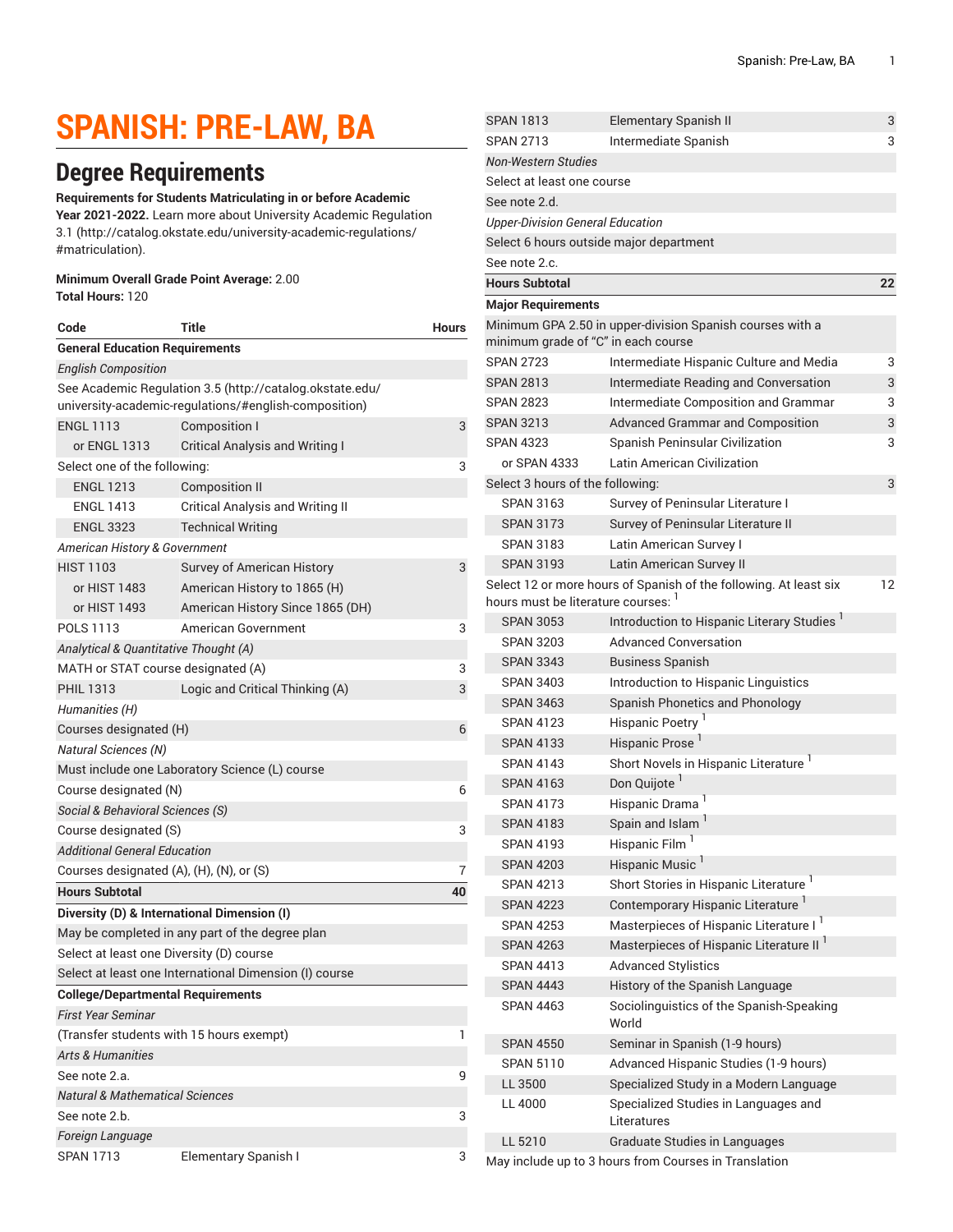| <b>FNGL 3323</b>      | <b>Technical Writing</b>                                                                                                          |     |
|-----------------------|-----------------------------------------------------------------------------------------------------------------------------------|-----|
| <b>PHIL 3003</b>      | Symbolic Logic (A)                                                                                                                |     |
| <b>PHIL 3413</b>      | Ethical Theory (H)                                                                                                                |     |
| <b>PHIL 3843</b>      | Philosophy of Law (H)                                                                                                             |     |
| POLS 3033             | International Law                                                                                                                 |     |
| <b>POLS 3453</b>      | U.S. Congress                                                                                                                     |     |
| <b>POLS 3493</b>      | <b>Public Policy</b>                                                                                                              |     |
| <b>POLS 3613</b>      | <b>State and Local Government</b>                                                                                                 |     |
| POLS 4353             | Administrative Law                                                                                                                |     |
| <b>POLS 4363</b>      | <b>Environmental Law And Policy</b>                                                                                               |     |
| <b>POLS 4963</b>      | U.S. Constitution: Civil Rights and Civil<br>I iberties                                                                           |     |
| <b>POLS 4973</b>      | U.S. Constitution: Separation of Powers                                                                                           |     |
| SOC 4313              | Sociology of Law                                                                                                                  |     |
| <b>SPCH 3733</b>      | Elements of Persuasion (S)                                                                                                        |     |
| <b>Hours Subtotal</b> |                                                                                                                                   | 39  |
| <b>Electives</b>      |                                                                                                                                   |     |
| Select 19 hours       |                                                                                                                                   | 19  |
| division hours        | May need to include 6 hours upper-division general education<br>outside major department (see note 2.c.) and 12 additional upper- |     |
| <b>Hours Subtotal</b> |                                                                                                                                   | 19  |
| <b>Total Hours</b>    |                                                                                                                                   | 120 |
|                       |                                                                                                                                   |     |

1 At least 6 hours must be from literature courses marked with a  $^{\mathrm{1}}$ .

### **Other Requirements**

- See the College of Arts and Sciences Requirements.
- **Upper-Division Credit:** Total hours must include at least 40 hours in courses numbered 3000 or above.
- **Hours in One Department:** For B.A. and B.S. degrees, no more than 54 hours in one department may be applied to degree requirements.

### **College of Arts and Sciences Requirements**

1. **General Education Requirements**

No more than two courses (or eight hours) from [the major](http://catalog.okstate.edu/college-arts-sciences-major-departments/) [department \(http://catalog.okstate.edu/college-arts-sciences-major](http://catalog.okstate.edu/college-arts-sciences-major-departments/)[departments/](http://catalog.okstate.edu/college-arts-sciences-major-departments/)) may be used to meet General Education and College and Departmental Requirements. The General Education required English Composition, required U.S. History, required American Government, one required MATH or STAT course, and required foreign language for B.A. degrees do not count against the two-course maximum.

- 2. **A&S College/Departmental Requirements**
	- a. Arts and Humanities are defined as any course carrying an (H) designation or courses from AMST, ART, DANC, ENGL

(except ENGL 3323 Technical Writing) HIST, MUSI, PHIL (except PHIL 1313 Logic and Critical Thinking (A), PHIL 3003 Symbolic Logic (A) and PHIL 4003 Mathematical Logic and Computability), REL, TH, and foreign languages.

- b. Natural and Mathematical Sciences are defined as any course from the following prefixes: ASTR, BIOC, BIOL, CHEM, CS (except CS 4883 Social Issues in Computing), GEOL, MATH, MICR, PBIO, PHYS, and STAT; or courses from other departments that carry an (A) or (N) general education designation.
- c. The required six hours of upper-division General Education may not include courses from the student's major department. This requirement may be satisfied by courses also used to satisfy any part of a student's degree program (i.e., in General Education, College Departmental Requirements, Major Requirements or Electives).
- d. Non-Western Studies Requirement for B.A. and B.F.A.; One 3-hour course in Non-Western Studies (N.W.). This requirement may be satisfied by courses also used to satisfy any part of a student's degree program (i.e., in General Education, College Departmental Requirements, Major Requirements or Electives).
- e. The College of Arts & Sciences requires a minimum 2.0 GPA in all major requirements and a minimum 2.0 GPA in all major-prefix courses applied to the degree.

#### 3. **Foreign Language Proficiency**

- a. The foreign language requirement for the B.A. may be satisfied by 9 hours college credit in the same language, which must include 3 hours at the 2000-level, or equivalent proficiency (e.g., passing an advanced standing examination; TOEFL exam; presenting a high school transcript which demonstrates the high school was primarily conducted in a language other than English; etc.). Computer Science courses may not be used to satisfy this requirement. Currently Arabic and Mvskoke are not offered at the 2000-level at OSU.
- b. The foreign language requirement for the B.S., B.M. and B.F.A. may be satisfied by presenting a high school transcript which demonstrates two years of study of a single foreign language (passing grades at second-year level of study). It may also be satisfied by 6 hours college credit in the same language, which must include language courses 1713 and 1813, or equivalent proficiency (e.g., passing an advanced standing examination; TOEFL exam; presenting a high school transcript which demonstrates the high school was primarily conducted in a language other than English; etc.). Computer Science courses may not be used to satisfy this requirement.
- c. In addition to a. and b., students pursuing teacher certification must meet novice-high foreign language proficiency by presenting a high school transcript which demonstrates two years of study of a single foreign language with no grade below B. Or, students may complete 3 hours college credit in a single language with no grade below C (or pass an advanced standing examination, College Level Examination Program (CLEP) exam, or Oral Proficiency Interview developed by the American Council on the Teaching of Foreign Languages, equivalent to 3 hours of college credit.) Or, students may meet the requirement by transfer of documentation of meeting the foreign language competency from one of the teacher education programs in the State of Oklahoma approved by the Oklahoma State Regents for Higher Education.
- 4. **Exclusions**